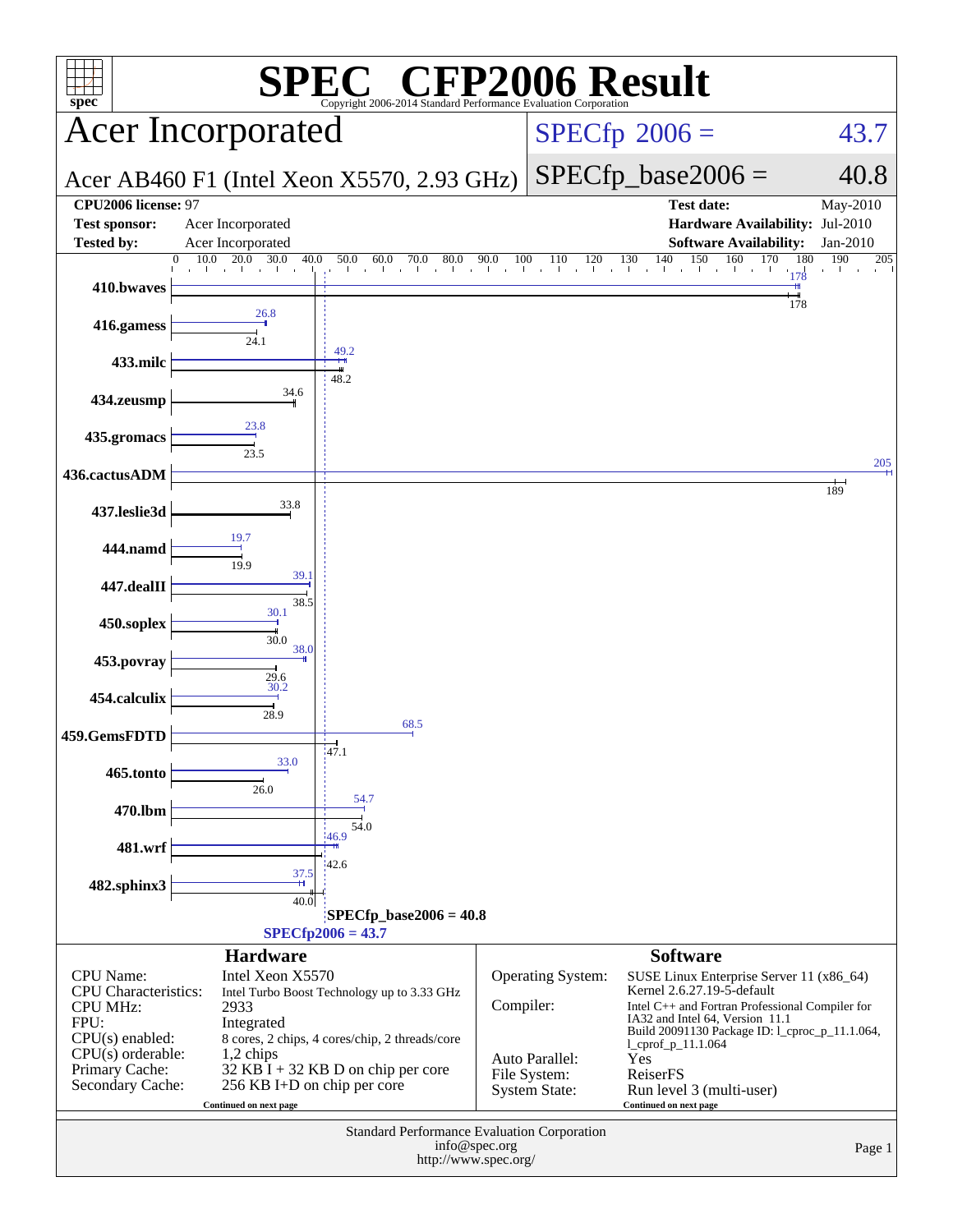

# **[SPEC CFP2006 Result](http://www.spec.org/auto/cpu2006/Docs/result-fields.html#SPECCFP2006Result)**

## Acer Incorporated

### $SPECfp2006 = 43.7$  $SPECfp2006 = 43.7$

Acer AB460 F1 (Intel Xeon X5570, 2.93 GHz)

 $SPECTp\_base2006 = 40.8$ 

### **[CPU2006 license:](http://www.spec.org/auto/cpu2006/Docs/result-fields.html#CPU2006license)** 97 **[Test date:](http://www.spec.org/auto/cpu2006/Docs/result-fields.html#Testdate)** May-2010 **[Test sponsor:](http://www.spec.org/auto/cpu2006/Docs/result-fields.html#Testsponsor)** Acer Incorporated **[Hardware Availability:](http://www.spec.org/auto/cpu2006/Docs/result-fields.html#HardwareAvailability)** Jul-2010 **[Tested by:](http://www.spec.org/auto/cpu2006/Docs/result-fields.html#Testedby)** Acer Incorporated **[Software Availability:](http://www.spec.org/auto/cpu2006/Docs/result-fields.html#SoftwareAvailability)** Jan-2010 [L3 Cache:](http://www.spec.org/auto/cpu2006/Docs/result-fields.html#L3Cache) 8 MB I+D on chip per chip<br>Other Cache: None [Other Cache:](http://www.spec.org/auto/cpu2006/Docs/result-fields.html#OtherCache) [Memory:](http://www.spec.org/auto/cpu2006/Docs/result-fields.html#Memory) 24 GB (6 x 4 GB DDR3-1333 RDIMM, ECC, CL9) [Disk Subsystem:](http://www.spec.org/auto/cpu2006/Docs/result-fields.html#DiskSubsystem) 1 x 146 GB SAS, 15000 RPM [Other Hardware:](http://www.spec.org/auto/cpu2006/Docs/result-fields.html#OtherHardware) None [Base Pointers:](http://www.spec.org/auto/cpu2006/Docs/result-fields.html#BasePointers) 64-bit<br>Peak Pointers: 32/64-bit [Peak Pointers:](http://www.spec.org/auto/cpu2006/Docs/result-fields.html#PeakPointers) [Other Software:](http://www.spec.org/auto/cpu2006/Docs/result-fields.html#OtherSoftware) None

| <b>Results Table</b>                                                                                     |                |             |                |       |                |             |                |              |                |              |                |              |
|----------------------------------------------------------------------------------------------------------|----------------|-------------|----------------|-------|----------------|-------------|----------------|--------------|----------------|--------------|----------------|--------------|
|                                                                                                          | <b>Base</b>    |             |                |       |                | <b>Peak</b> |                |              |                |              |                |              |
| <b>Benchmark</b>                                                                                         | <b>Seconds</b> | Ratio       | <b>Seconds</b> | Ratio | <b>Seconds</b> | Ratio       | <b>Seconds</b> | <b>Ratio</b> | <b>Seconds</b> | <b>Ratio</b> | <b>Seconds</b> | <b>Ratio</b> |
| 410.bwayes                                                                                               | 77.5           | 175         | 76.3           | 178   | 76.1           | 179         | 76.7           | 177          | 76.1           | 179          | 76.3           | 178          |
| 416.gamess                                                                                               | 812            | 24.1        | 814            | 24.0  | 813            | 24.1        | 729            | 26.9         | 738            | 26.5         | 730            | 26.8         |
| $ 433 \text{.}$ milc                                                                                     | 192            | 47.8        | 190            | 48.2  | 189            | 48.6        | 194            | 47.4         | 185            | 49.5         | 187            | 49.2         |
| 434.zeusmp                                                                                               | 263            | 34.6        | 259            | 35.1  | 263            | 34.6        | 263            | 34.6         | 259            | 35.1         | 263            | 34.6         |
| $435.$ gromacs                                                                                           | 304            | 23.5        | 304            | 23.4  | 304            | 23.5        | 300            | 23.8         | 299            | 23.9         | 300            | 23.8         |
| 436.cactusADM                                                                                            | 63.4           | 189         | 63.4           | 189   | 62.4           | 192         | 58.8           | 203          | 58.4           | 205          | 58.4           | 205          |
| 437.leslie3d                                                                                             | 278            | 33.8        | 278            | 33.8  | 279            | 33.7        | 278            | 33.8         | 278            | 33.8         | 279            | 33.7         |
| 444.namd                                                                                                 | 404            | <u>19.9</u> | 403            | 19.9  | 404            | 19.9        | 407            | 19.7         | 408            | 19.7         | 407            | <u>19.7</u>  |
| $ 447 \text{.}$ dealII                                                                                   | 297            | 38.5        | 297            | 38.5  | 297            | 38.5        | 293            | 39.0         | 291            | 39.3         | 293            | <u>39.1</u>  |
| $450$ .soplex                                                                                            | 282            | 29.5        | 278            | 30.0  | 278            | 30.0        | 279            | 29.9         | 276            | 30.2         | 277            | <u>30.1</u>  |
| $453$ .povray                                                                                            | 179            | 29.7        | 179            | 29.6  | 180            | 29.6        | 142            | 37.5         | 140            | 38.0         | 139            | 38.2         |
| $454$ .calculix                                                                                          | 285            | 28.9        | 285            | 29.0  | 287            | 28.8        | 272            | 30.3         | 273            | 30.2         | 273            | 30.2         |
| 459.GemsFDTD                                                                                             | 225            | 47.1        | 226            | 46.9  | 225            | 47.1        | 155            | 68.6         | 155            | 68.5         | 155            | 68.5         |
| $465$ .tonto                                                                                             | 378            | 26.0        | 379            | 26.0  | 378            | 26.1        | 298            | 33.0         | 298            | 33.0         | 298            | 33.0         |
| 470.1bm                                                                                                  | 254            | 54.0        | 254            | 54.0  | 254            | 54.0        | 251            | 54.7         | 251            | 54.8         | 251            | 54.7         |
| $ 481$ .wrf                                                                                              | 262            | 42.7        | 262            | 42.6  | 263            | 42.5        | 237            | 47.2         | 243            | 46.0         | 238            | 46.9         |
| $482$ .sphinx $3$                                                                                        | 453            | 43.0        | 491            | 39.7  | 487            | 40.0        | 535            | 36.4         | 517            | 37.7         | 519            | 37.5         |
| Results appear in the order in which they were run. Bold underlined text indicates a median measurement. |                |             |                |       |                |             |                |              |                |              |                |              |

### **[Operating System Notes](http://www.spec.org/auto/cpu2006/Docs/result-fields.html#OperatingSystemNotes)**

 'ulimit -s unlimited' was used to set the stack size to unlimited prior to run OMP\_NUM\_THREADS set to number of cores KMP\_AFFINITY set to granularity=fine,scatter KMP\_STACKSIZE set to 200M

### **[Platform Notes](http://www.spec.org/auto/cpu2006/Docs/result-fields.html#PlatformNotes)**

 Fan speed set to full Speed (ie. Enterprise Blade mode) with Smart Blade Console through CMM (Chassis Management Module)

> Standard Performance Evaluation Corporation [info@spec.org](mailto:info@spec.org) <http://www.spec.org/>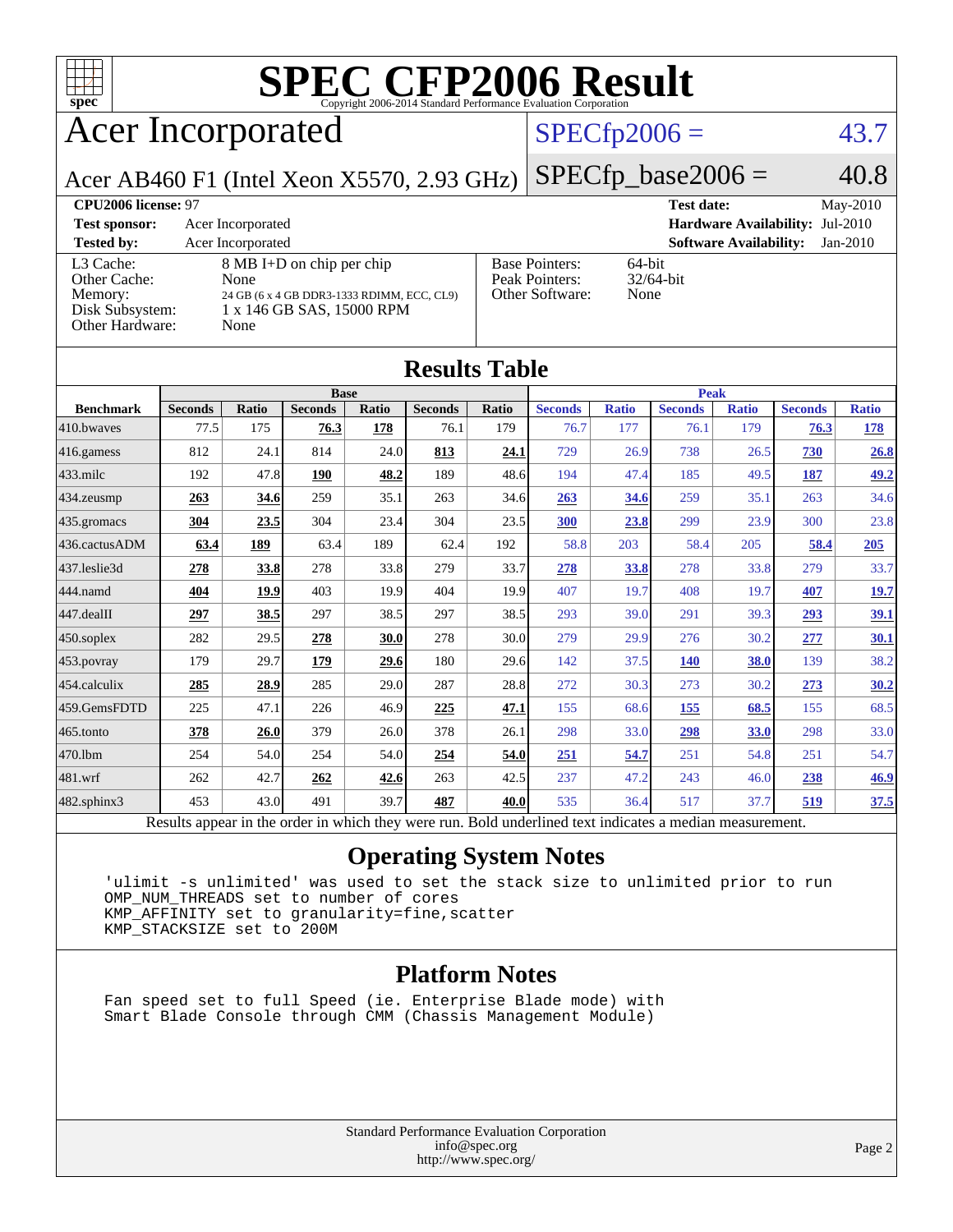| spec <sup>®</sup>                                                |                                                                                                                                                                                                                     | <b>SPEC CFP2006 Result</b><br>Copyright 2006-2014 Standard Performance Evaluation Corporation |                      |                                                                                       |                      |
|------------------------------------------------------------------|---------------------------------------------------------------------------------------------------------------------------------------------------------------------------------------------------------------------|-----------------------------------------------------------------------------------------------|----------------------|---------------------------------------------------------------------------------------|----------------------|
|                                                                  | <b>Acer Incorporated</b>                                                                                                                                                                                            |                                                                                               | $SPECfp2006 =$       |                                                                                       | 43.7                 |
|                                                                  | Acer AB460 F1 (Intel Xeon X5570, 2.93 GHz)                                                                                                                                                                          |                                                                                               | $SPECfp\_base2006 =$ |                                                                                       | 40.8                 |
| CPU2006 license: 97<br><b>Test sponsor:</b><br><b>Tested by:</b> | Acer Incorporated<br>Acer Incorporated                                                                                                                                                                              |                                                                                               |                      | <b>Test date:</b><br>Hardware Availability: Jul-2010<br><b>Software Availability:</b> | May-2010<br>Jan-2010 |
|                                                                  | Binaries were compiled on SLES 10 with Binutils 2.18.50.0.7.20080502                                                                                                                                                | <b>General Notes</b>                                                                          |                      |                                                                                       |                      |
|                                                                  | The Acer AB460 F1, and Gateway GB460 F1 are electronically equivalent.<br>This result was measured on Gateway GB460 F1.                                                                                             |                                                                                               |                      |                                                                                       |                      |
|                                                                  |                                                                                                                                                                                                                     | <b>Base Compiler Invocation</b>                                                               |                      |                                                                                       |                      |
| C benchmarks:<br>icc                                             | $-m64$                                                                                                                                                                                                              |                                                                                               |                      |                                                                                       |                      |
| $C++$ benchmarks:<br>icpc                                        | $-m64$                                                                                                                                                                                                              |                                                                                               |                      |                                                                                       |                      |
| Fortran benchmarks:<br>ifort -m64                                |                                                                                                                                                                                                                     |                                                                                               |                      |                                                                                       |                      |
| icc                                                              | Benchmarks using both Fortran and C:<br>$-m64$ ifort $-m64$                                                                                                                                                         |                                                                                               |                      |                                                                                       |                      |
|                                                                  |                                                                                                                                                                                                                     | <b>Base Portability Flags</b>                                                                 |                      |                                                                                       |                      |
|                                                                  | 410.bwaves: - DSPEC_CPU_LP64<br>416.gamess: -DSPEC CPU LP64<br>433.milc: -DSPEC CPU LP64<br>434.zeusmp: -DSPEC_CPU_LP64                                                                                             |                                                                                               |                      |                                                                                       |                      |
|                                                                  | 435.gromacs: -DSPEC_CPU_LP64 -nofor_main<br>436.cactusADM: -DSPEC_CPU_LP64 -nofor_main<br>437.leslie3d: -DSPEC_CPU_LP64<br>444.namd: - DSPEC_CPU_LP64<br>447.dealII: -DSPEC CPU LP64<br>450.soplex: -DSPEC_CPU_LP64 |                                                                                               |                      |                                                                                       |                      |
|                                                                  | 453.povray: -DSPEC_CPU_LP64<br>454.calculix: - DSPEC CPU LP64 - nofor main<br>459.GemsFDTD: - DSPEC_CPU_LP64<br>465.tonto: - DSPEC CPU LP64<br>470.1bm: -DSPEC CPU LP64                                             |                                                                                               |                      |                                                                                       |                      |
|                                                                  | 481.wrf: -DSPEC_CPU_LP64 -DSPEC_CPU_CASE_FLAG -DSPEC_CPU_LINUX<br>482.sphinx3: -DSPEC_CPU_LP64                                                                                                                      |                                                                                               |                      |                                                                                       |                      |
|                                                                  |                                                                                                                                                                                                                     | <b>Base Optimization Flags</b>                                                                |                      |                                                                                       |                      |

[C benchmarks](http://www.spec.org/auto/cpu2006/Docs/result-fields.html#Cbenchmarks):

[-xSSE4.2](http://www.spec.org/cpu2006/results/res2010q3/cpu2006-20100608-11652.flags.html#user_CCbase_f-xSSE42_f91528193cf0b216347adb8b939d4107) [-ipo](http://www.spec.org/cpu2006/results/res2010q3/cpu2006-20100608-11652.flags.html#user_CCbase_f-ipo) [-O3](http://www.spec.org/cpu2006/results/res2010q3/cpu2006-20100608-11652.flags.html#user_CCbase_f-O3) [-no-prec-div](http://www.spec.org/cpu2006/results/res2010q3/cpu2006-20100608-11652.flags.html#user_CCbase_f-no-prec-div) [-static](http://www.spec.org/cpu2006/results/res2010q3/cpu2006-20100608-11652.flags.html#user_CCbase_f-static) [-parallel](http://www.spec.org/cpu2006/results/res2010q3/cpu2006-20100608-11652.flags.html#user_CCbase_f-parallel) [-opt-prefetch](http://www.spec.org/cpu2006/results/res2010q3/cpu2006-20100608-11652.flags.html#user_CCbase_f-opt-prefetch)

[C++ benchmarks:](http://www.spec.org/auto/cpu2006/Docs/result-fields.html#CXXbenchmarks)

[-xSSE4.2](http://www.spec.org/cpu2006/results/res2010q3/cpu2006-20100608-11652.flags.html#user_CXXbase_f-xSSE42_f91528193cf0b216347adb8b939d4107) [-ipo](http://www.spec.org/cpu2006/results/res2010q3/cpu2006-20100608-11652.flags.html#user_CXXbase_f-ipo) [-O3](http://www.spec.org/cpu2006/results/res2010q3/cpu2006-20100608-11652.flags.html#user_CXXbase_f-O3) [-no-prec-div](http://www.spec.org/cpu2006/results/res2010q3/cpu2006-20100608-11652.flags.html#user_CXXbase_f-no-prec-div) [-static](http://www.spec.org/cpu2006/results/res2010q3/cpu2006-20100608-11652.flags.html#user_CXXbase_f-static) [-parallel](http://www.spec.org/cpu2006/results/res2010q3/cpu2006-20100608-11652.flags.html#user_CXXbase_f-parallel) [-opt-prefetch](http://www.spec.org/cpu2006/results/res2010q3/cpu2006-20100608-11652.flags.html#user_CXXbase_f-opt-prefetch)

Continued on next page

Standard Performance Evaluation Corporation [info@spec.org](mailto:info@spec.org) <http://www.spec.org/>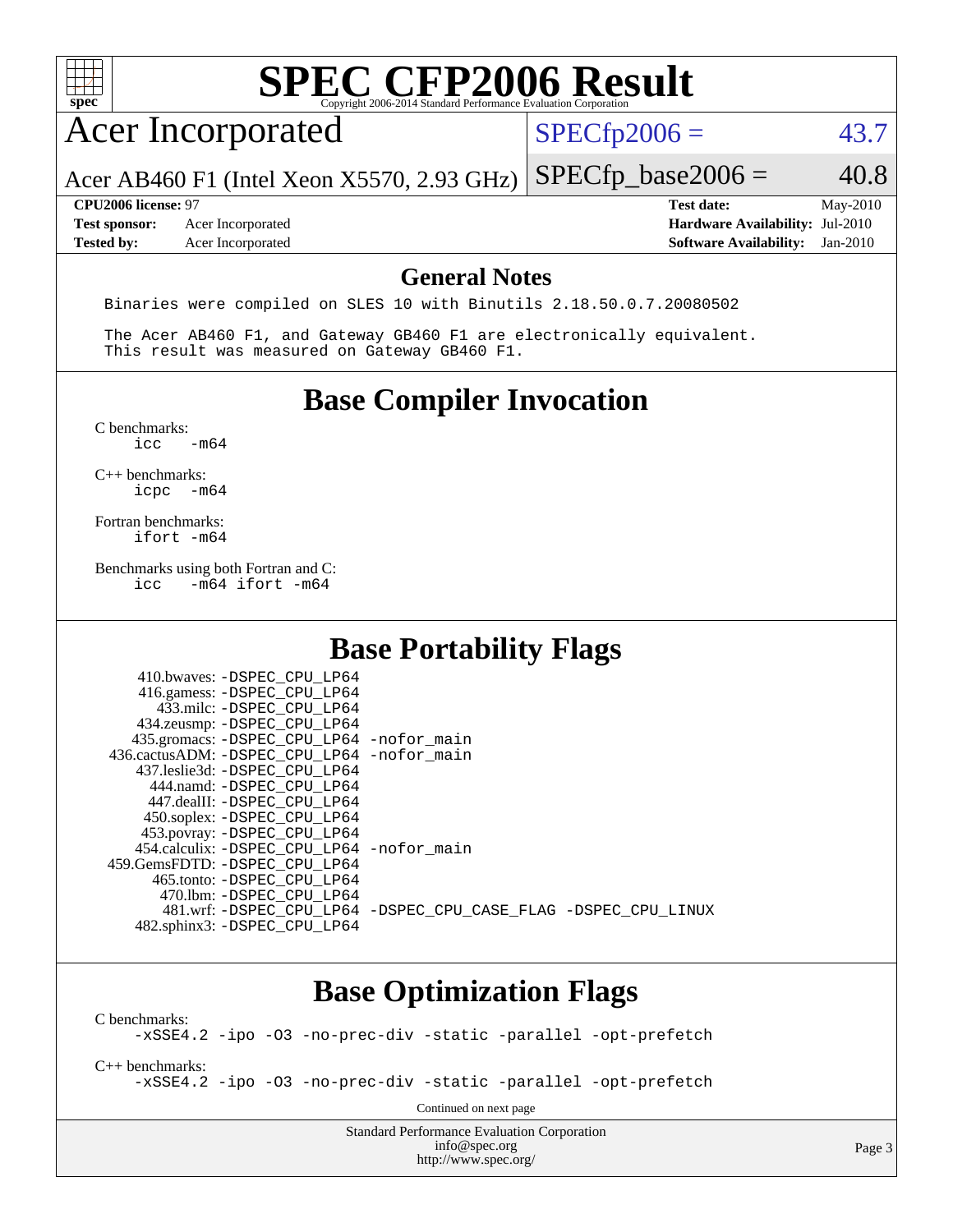

# **[SPEC CFP2006 Result](http://www.spec.org/auto/cpu2006/Docs/result-fields.html#SPECCFP2006Result)**

Acer Incorporated

 $SPECfp2006 = 43.7$  $SPECfp2006 = 43.7$ 

Acer AB460 F1 (Intel Xeon X5570, 2.93 GHz)  $SPECTp\_base2006 = 40.8$ 

**[Test sponsor:](http://www.spec.org/auto/cpu2006/Docs/result-fields.html#Testsponsor)** Acer Incorporated **[Hardware Availability:](http://www.spec.org/auto/cpu2006/Docs/result-fields.html#HardwareAvailability)** Jul-2010

**[CPU2006 license:](http://www.spec.org/auto/cpu2006/Docs/result-fields.html#CPU2006license)** 97 **[Test date:](http://www.spec.org/auto/cpu2006/Docs/result-fields.html#Testdate)** May-2010 **[Tested by:](http://www.spec.org/auto/cpu2006/Docs/result-fields.html#Testedby)** Acer Incorporated **[Software Availability:](http://www.spec.org/auto/cpu2006/Docs/result-fields.html#SoftwareAvailability)** Jan-2010

### **[Base Optimization Flags \(Continued\)](http://www.spec.org/auto/cpu2006/Docs/result-fields.html#BaseOptimizationFlags)**

[Fortran benchmarks](http://www.spec.org/auto/cpu2006/Docs/result-fields.html#Fortranbenchmarks):

[-xSSE4.2](http://www.spec.org/cpu2006/results/res2010q3/cpu2006-20100608-11652.flags.html#user_FCbase_f-xSSE42_f91528193cf0b216347adb8b939d4107) [-ipo](http://www.spec.org/cpu2006/results/res2010q3/cpu2006-20100608-11652.flags.html#user_FCbase_f-ipo) [-O3](http://www.spec.org/cpu2006/results/res2010q3/cpu2006-20100608-11652.flags.html#user_FCbase_f-O3) [-no-prec-div](http://www.spec.org/cpu2006/results/res2010q3/cpu2006-20100608-11652.flags.html#user_FCbase_f-no-prec-div) [-static](http://www.spec.org/cpu2006/results/res2010q3/cpu2006-20100608-11652.flags.html#user_FCbase_f-static) [-parallel](http://www.spec.org/cpu2006/results/res2010q3/cpu2006-20100608-11652.flags.html#user_FCbase_f-parallel) [-opt-prefetch](http://www.spec.org/cpu2006/results/res2010q3/cpu2006-20100608-11652.flags.html#user_FCbase_f-opt-prefetch)

[Benchmarks using both Fortran and C](http://www.spec.org/auto/cpu2006/Docs/result-fields.html#BenchmarksusingbothFortranandC):

[-xSSE4.2](http://www.spec.org/cpu2006/results/res2010q3/cpu2006-20100608-11652.flags.html#user_CC_FCbase_f-xSSE42_f91528193cf0b216347adb8b939d4107) [-ipo](http://www.spec.org/cpu2006/results/res2010q3/cpu2006-20100608-11652.flags.html#user_CC_FCbase_f-ipo) [-O3](http://www.spec.org/cpu2006/results/res2010q3/cpu2006-20100608-11652.flags.html#user_CC_FCbase_f-O3) [-no-prec-div](http://www.spec.org/cpu2006/results/res2010q3/cpu2006-20100608-11652.flags.html#user_CC_FCbase_f-no-prec-div) [-static](http://www.spec.org/cpu2006/results/res2010q3/cpu2006-20100608-11652.flags.html#user_CC_FCbase_f-static) [-parallel](http://www.spec.org/cpu2006/results/res2010q3/cpu2006-20100608-11652.flags.html#user_CC_FCbase_f-parallel) [-opt-prefetch](http://www.spec.org/cpu2006/results/res2010q3/cpu2006-20100608-11652.flags.html#user_CC_FCbase_f-opt-prefetch)

**[Peak Compiler Invocation](http://www.spec.org/auto/cpu2006/Docs/result-fields.html#PeakCompilerInvocation)**

[C benchmarks](http://www.spec.org/auto/cpu2006/Docs/result-fields.html#Cbenchmarks):  $icc$   $-m64$ 

[C++ benchmarks:](http://www.spec.org/auto/cpu2006/Docs/result-fields.html#CXXbenchmarks) [icpc -m64](http://www.spec.org/cpu2006/results/res2010q3/cpu2006-20100608-11652.flags.html#user_CXXpeak_intel_icpc_64bit_bedb90c1146cab66620883ef4f41a67e)

[Fortran benchmarks](http://www.spec.org/auto/cpu2006/Docs/result-fields.html#Fortranbenchmarks): [ifort -m64](http://www.spec.org/cpu2006/results/res2010q3/cpu2006-20100608-11652.flags.html#user_FCpeak_intel_ifort_64bit_ee9d0fb25645d0210d97eb0527dcc06e)

[Benchmarks using both Fortran and C](http://www.spec.org/auto/cpu2006/Docs/result-fields.html#BenchmarksusingbothFortranandC): [icc -m64](http://www.spec.org/cpu2006/results/res2010q3/cpu2006-20100608-11652.flags.html#user_CC_FCpeak_intel_icc_64bit_0b7121f5ab7cfabee23d88897260401c) [ifort -m64](http://www.spec.org/cpu2006/results/res2010q3/cpu2006-20100608-11652.flags.html#user_CC_FCpeak_intel_ifort_64bit_ee9d0fb25645d0210d97eb0527dcc06e)

### **[Peak Portability Flags](http://www.spec.org/auto/cpu2006/Docs/result-fields.html#PeakPortabilityFlags)**

Same as Base Portability Flags

### **[Peak Optimization Flags](http://www.spec.org/auto/cpu2006/Docs/result-fields.html#PeakOptimizationFlags)**

[C benchmarks](http://www.spec.org/auto/cpu2006/Docs/result-fields.html#Cbenchmarks):

 $433 \text{.}$ milc:  $-xSSE4$ .  $2(pass 2)$  - $prof-gen(pass 1)$  - $ipo(pass 2)$  [-O3](http://www.spec.org/cpu2006/results/res2010q3/cpu2006-20100608-11652.flags.html#user_peakPASS2_CFLAGSPASS2_LDFLAGS433_milc_f-O3) $(pass 2)$ [-no-prec-div](http://www.spec.org/cpu2006/results/res2010q3/cpu2006-20100608-11652.flags.html#user_peakPASS2_CFLAGSPASS2_LDFLAGS433_milc_f-no-prec-div)(pass 2) [-static](http://www.spec.org/cpu2006/results/res2010q3/cpu2006-20100608-11652.flags.html#user_peakPASS2_CFLAGSPASS2_LDFLAGS433_milc_f-static)(pass 2) [-prof-use](http://www.spec.org/cpu2006/results/res2010q3/cpu2006-20100608-11652.flags.html#user_peakPASS2_CFLAGSPASS2_LDFLAGS433_milc_prof_use_bccf7792157ff70d64e32fe3e1250b55)(pass 2) [-ansi-alias](http://www.spec.org/cpu2006/results/res2010q3/cpu2006-20100608-11652.flags.html#user_peakOPTIMIZE433_milc_f-ansi-alias)

470.lbm:  $-xSSE4$ . 2(pass 2)  $-prof-gen(pass 1) -ipo(pass 2) -O3(pass 2)$  $-prof-gen(pass 1) -ipo(pass 2) -O3(pass 2)$  $-prof-gen(pass 1) -ipo(pass 2) -O3(pass 2)$  $-prof-gen(pass 1) -ipo(pass 2) -O3(pass 2)$  $-prof-gen(pass 1) -ipo(pass 2) -O3(pass 2)$  $-prof-gen(pass 1) -ipo(pass 2) -O3(pass 2)$ [-no-prec-div](http://www.spec.org/cpu2006/results/res2010q3/cpu2006-20100608-11652.flags.html#user_peakPASS2_CFLAGSPASS2_LDFLAGS470_lbm_f-no-prec-div)(pass 2) [-static](http://www.spec.org/cpu2006/results/res2010q3/cpu2006-20100608-11652.flags.html#user_peakPASS2_CFLAGSPASS2_LDFLAGS470_lbm_f-static)(pass 2) [-prof-use](http://www.spec.org/cpu2006/results/res2010q3/cpu2006-20100608-11652.flags.html#user_peakPASS2_CFLAGSPASS2_LDFLAGS470_lbm_prof_use_bccf7792157ff70d64e32fe3e1250b55)(pass 2) [-parallel](http://www.spec.org/cpu2006/results/res2010q3/cpu2006-20100608-11652.flags.html#user_peakOPTIMIZE470_lbm_f-parallel) [-ansi-alias](http://www.spec.org/cpu2006/results/res2010q3/cpu2006-20100608-11652.flags.html#user_peakOPTIMIZE470_lbm_f-ansi-alias) [-auto-ilp32](http://www.spec.org/cpu2006/results/res2010q3/cpu2006-20100608-11652.flags.html#user_peakCOPTIMIZE470_lbm_f-auto-ilp32)

 482.sphinx3: [-xSSE4.2](http://www.spec.org/cpu2006/results/res2010q3/cpu2006-20100608-11652.flags.html#user_peakOPTIMIZE482_sphinx3_f-xSSE42_f91528193cf0b216347adb8b939d4107) [-ipo](http://www.spec.org/cpu2006/results/res2010q3/cpu2006-20100608-11652.flags.html#user_peakOPTIMIZE482_sphinx3_f-ipo) [-O3](http://www.spec.org/cpu2006/results/res2010q3/cpu2006-20100608-11652.flags.html#user_peakOPTIMIZE482_sphinx3_f-O3) [-no-prec-div](http://www.spec.org/cpu2006/results/res2010q3/cpu2006-20100608-11652.flags.html#user_peakOPTIMIZE482_sphinx3_f-no-prec-div) [-static](http://www.spec.org/cpu2006/results/res2010q3/cpu2006-20100608-11652.flags.html#user_peakOPTIMIZE482_sphinx3_f-static) [-auto-ilp32](http://www.spec.org/cpu2006/results/res2010q3/cpu2006-20100608-11652.flags.html#user_peakCOPTIMIZE482_sphinx3_f-auto-ilp32) [-unroll2](http://www.spec.org/cpu2006/results/res2010q3/cpu2006-20100608-11652.flags.html#user_peakCOPTIMIZE482_sphinx3_f-unroll_784dae83bebfb236979b41d2422d7ec2)

[C++ benchmarks:](http://www.spec.org/auto/cpu2006/Docs/result-fields.html#CXXbenchmarks)

 444.namd: [-xSSE4.2](http://www.spec.org/cpu2006/results/res2010q3/cpu2006-20100608-11652.flags.html#user_peakPASS2_CXXFLAGSPASS2_LDFLAGS444_namd_f-xSSE42_f91528193cf0b216347adb8b939d4107)(pass 2) [-prof-gen](http://www.spec.org/cpu2006/results/res2010q3/cpu2006-20100608-11652.flags.html#user_peakPASS1_CXXFLAGSPASS1_LDFLAGS444_namd_prof_gen_e43856698f6ca7b7e442dfd80e94a8fc)(pass 1) [-ipo](http://www.spec.org/cpu2006/results/res2010q3/cpu2006-20100608-11652.flags.html#user_peakPASS2_CXXFLAGSPASS2_LDFLAGS444_namd_f-ipo)(pass 2) [-O3](http://www.spec.org/cpu2006/results/res2010q3/cpu2006-20100608-11652.flags.html#user_peakPASS2_CXXFLAGSPASS2_LDFLAGS444_namd_f-O3)(pass 2) [-no-prec-div](http://www.spec.org/cpu2006/results/res2010q3/cpu2006-20100608-11652.flags.html#user_peakPASS2_CXXFLAGSPASS2_LDFLAGS444_namd_f-no-prec-div)(pass 2) [-static](http://www.spec.org/cpu2006/results/res2010q3/cpu2006-20100608-11652.flags.html#user_peakPASS2_CXXFLAGSPASS2_LDFLAGS444_namd_f-static)(pass 2) [-prof-use](http://www.spec.org/cpu2006/results/res2010q3/cpu2006-20100608-11652.flags.html#user_peakPASS2_CXXFLAGSPASS2_LDFLAGS444_namd_prof_use_bccf7792157ff70d64e32fe3e1250b55)(pass 2) [-fno-alias](http://www.spec.org/cpu2006/results/res2010q3/cpu2006-20100608-11652.flags.html#user_peakOPTIMIZE444_namd_f-no-alias_694e77f6c5a51e658e82ccff53a9e63a) [-auto-ilp32](http://www.spec.org/cpu2006/results/res2010q3/cpu2006-20100608-11652.flags.html#user_peakCXXOPTIMIZE444_namd_f-auto-ilp32)

Continued on next page

Standard Performance Evaluation Corporation [info@spec.org](mailto:info@spec.org) <http://www.spec.org/>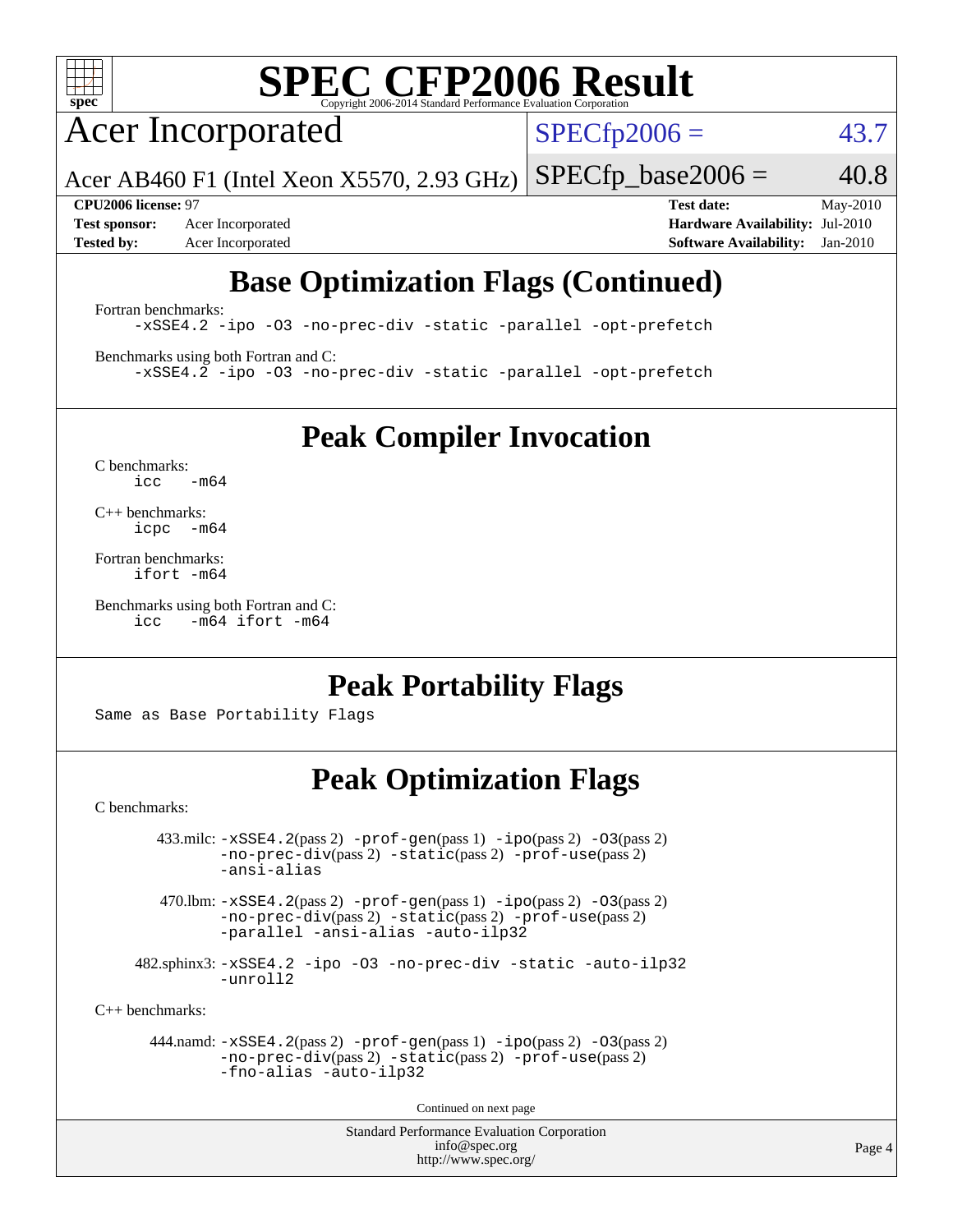

# **[SPEC CFP2006 Result](http://www.spec.org/auto/cpu2006/Docs/result-fields.html#SPECCFP2006Result)**

Acer Incorporated

 $SPECfp2006 = 43.7$  $SPECfp2006 = 43.7$ 

Acer AB460 F1 (Intel Xeon X5570, 2.93 GHz)  $SPECTp\_base2006 = 40.8$ 

**[Test sponsor:](http://www.spec.org/auto/cpu2006/Docs/result-fields.html#Testsponsor)** Acer Incorporated **[Hardware Availability:](http://www.spec.org/auto/cpu2006/Docs/result-fields.html#HardwareAvailability)** Jul-2010 **[Tested by:](http://www.spec.org/auto/cpu2006/Docs/result-fields.html#Testedby)** Acer Incorporated **[Software Availability:](http://www.spec.org/auto/cpu2006/Docs/result-fields.html#SoftwareAvailability)** Jan-2010

**[CPU2006 license:](http://www.spec.org/auto/cpu2006/Docs/result-fields.html#CPU2006license)** 97 **[Test date:](http://www.spec.org/auto/cpu2006/Docs/result-fields.html#Testdate)** May-2010

### **[Peak Optimization Flags \(Continued\)](http://www.spec.org/auto/cpu2006/Docs/result-fields.html#PeakOptimizationFlags)**

|                                      | 447.dealII: -xSSE4.2(pass 2) -prof-gen(pass 1) -ipo(pass 2) -03(pass 2)<br>$-no-prec-div(pass 2) -static(pass 2) -prof-use(pass 2)$<br>-unroll2 -ansi-alias -scalar-rep- -auto-ilp32                                                 |  |  |  |  |  |
|--------------------------------------|--------------------------------------------------------------------------------------------------------------------------------------------------------------------------------------------------------------------------------------|--|--|--|--|--|
|                                      | $450.\text{soplex: } -x\text{SSE4}.2(\text{pass 2}) - \text{prof-gen}(\text{pass 1}) - \text{ipo}(\text{pass 2}) - 03(\text{pass 2})$<br>-no-prec-div(pass 2) -static(pass 2) -prof-use(pass 2)<br>-opt-malloc-options=3 -auto-ilp32 |  |  |  |  |  |
|                                      | 453.povray: -xSSE4.2(pass 2) -prof-gen(pass 1) -ipo(pass 2) -03(pass 2)<br>-no-prec-div(pass 2) -static(pass 2) -prof-use(pass 2)<br>-unroll4 -ansi-alias                                                                            |  |  |  |  |  |
| Fortran benchmarks:                  |                                                                                                                                                                                                                                      |  |  |  |  |  |
|                                      | 410.bwaves: -xSSE4.2 -ipo -03 -no-prec-div -static -opt-prefetch<br>-parallel                                                                                                                                                        |  |  |  |  |  |
|                                      | 416.gamess: $-xSSE4$ . $2(pass 2)$ -prof-gen(pass 1) -ipo(pass 2) -03(pass 2)<br>-no-prec-div(pass 2) -static(pass 2) -prof-use(pass 2)<br>-unroll2 -Ob0 -ansi-alias -scalar-rep-                                                    |  |  |  |  |  |
|                                      | $434$ .zeusmp: basepeak = yes                                                                                                                                                                                                        |  |  |  |  |  |
|                                      | $437$ .leslie3d: basepeak = yes                                                                                                                                                                                                      |  |  |  |  |  |
|                                      | 459. GemsFDTD: -xSSE4. 2(pass 2) -prof-gen(pass 1) -ipo(pass 2) -03(pass 2)<br>-no-prec-div(pass 2) -static(pass 2) -prof-use(pass 2)<br>-unroll2 -0b0 -opt-prefetch -parallel                                                       |  |  |  |  |  |
|                                      | $465$ .tonto: $-xSSE4$ . $2(pass 2)$ -prof-gen $(pass 1)$ -ipo $(pass 2)$ -03 $(pass 2)$<br>-no-prec-div(pass 2) -static(pass 2) -prof-use(pass 2)<br>-inline-calloc -opt-malloc-options=3 -auto -unroll4                            |  |  |  |  |  |
| Benchmarks using both Fortran and C: |                                                                                                                                                                                                                                      |  |  |  |  |  |
|                                      | 435.gromacs: -xSSE4.2(pass 2) -prof-gen(pass 1) -ipo(pass 2) -03(pass 2)<br>-no-prec-div(pass 2) -static(pass 2) -prof-use(pass 2)<br>-opt-prefetch -auto-ilp32                                                                      |  |  |  |  |  |
|                                      | 436.cactusADM: -xSSE4.2(pass 2) -prof-gen(pass 1) -ipo(pass 2) -03(pass 2)<br>-no-prec-div(pass 2) -static(pass 2) -prof-use(pass 2)<br>-unroll2 -opt-prefetch -parallel -auto-ilp32                                                 |  |  |  |  |  |
|                                      | 454.calculix: -xSSE4.2 -ipo -03 -no-prec-div -static -auto-ilp32                                                                                                                                                                     |  |  |  |  |  |
|                                      | 481.wrf: Same as 454.calculix                                                                                                                                                                                                        |  |  |  |  |  |
|                                      |                                                                                                                                                                                                                                      |  |  |  |  |  |